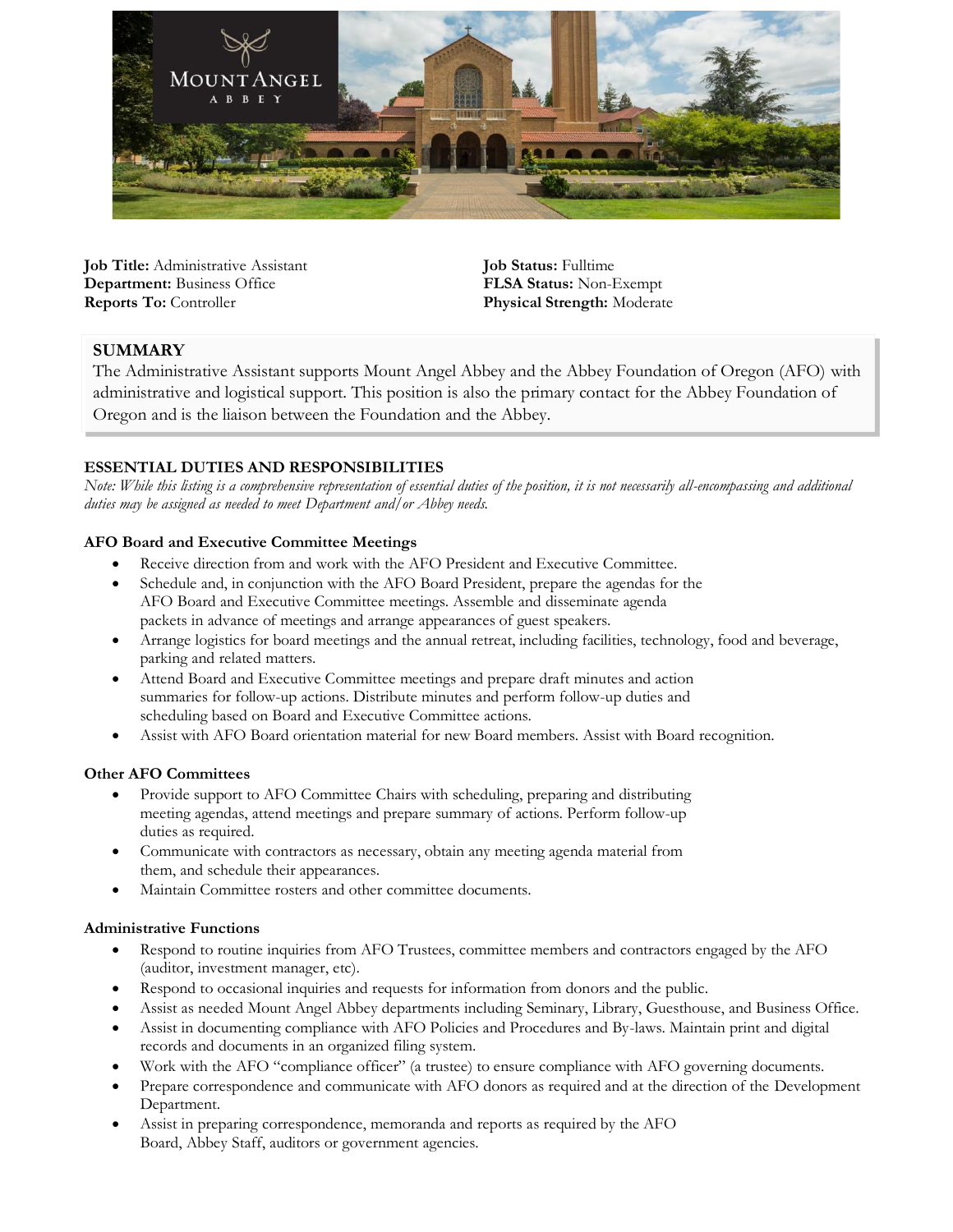- Provide updated information for the AFO section in the Mount Angel Abbey Website in conjunction with the Mount Angel Abbey Communications staff.
- Maintains procedures for managing and monitoring financial resources and budgets.
- Process vendor invoices and maintain appropriate business records of donations or other financial transactions received directly by the AFO.
- Assists with correspondence including email, voicemail and written requests for information from outside guests as well as Abbey departments.
- Provides assistance to Business Office as needed with tasks such as check requisition, donation deposits, data entry, budget spreadsheets, creating and maintaining files, etc.
- Provides administrative assistance to various Mount Angel Abbey Departments such as Guesthouse, Business Office, Library and Seminary, etc. as needed.
- Performs other duties as assigned in the best interest of maintaining and preserving the mission, vision and culture of Mount Angel Abbey.

## **Events**

- Working with the Development Events Manager, develop checklists and plans, schedule and arrange the logistics including facilities for AFO events including the Annual AFO Board Retreat, Board Socials or other activities with internal or external parties. Prepare and monitor the event budgets and submit reports on results.
- Engage in the activities of the Mount Angel Abbey and support the mission of the organization through attendance at events.

**Miscellaneous Duties and Responsibilities**

- Interact with and develop ongoing relationships with members of the Mount Angel Abbey Community, including monks, priests, seminarians, Abbey staff and volunteers.
- Develop an understanding of Benedictine fundraising and the values of "donor-centered fundraising."

# **QUALIFICATIONS**

Ability to perform essential job duties with or without reasonable accommodation and without posing a direct threat to safety or health of employee or others. To perform this job successfully, an individual must be able to perform each essential duty satisfactorily. The requirements listed below are representative of the

knowledge, skill, and/or ability required. Reasonable accommodations may be made to enable individuals with disabilities to perform the essential functions.

- Ability to maintain a positive work atmosphere by demonstrating a pleasant and hospitable demeanor and acting/communicating in a manner which facilitates positive working relationships with customers, volunteers, monks, co-workers and organizational leadership.
- Discretion in handling confidential information.
- Ability to work collaboratively in a team environment
- Strong interpersonal and written communication skills.
- Ability to create and organize basic documents, spreadsheets, presentations, and emails using Word, Excel, PowerPoint, Google Gmail, Adobe Acrobat and database management software.
- Knowledge of event planning and public relations.
- Ability to work independently, manage multiple projects, independently solve problems and make decisions.
- Ability to develop, monitor and meet event budgets.
- Working knowledge of the Catholic Church and an understanding of a Catholic Abbey and Seminary with affection and respect for the values, mission, ministry, and vision of Mount Angel Abbey.
- Must be able to pass criminal background and drug screening.
- Regular and predictable attendance is an essential function of the position.
- Able to work occasional evenings and weekends as needed.
- While at work, the employee is expected to be free of any discernable smells or scents, including but not limited to tobacco, body odor, or personal care products/fragrances.

#### **LANGUAGE SKILLS**

Strong verbal and written skills.